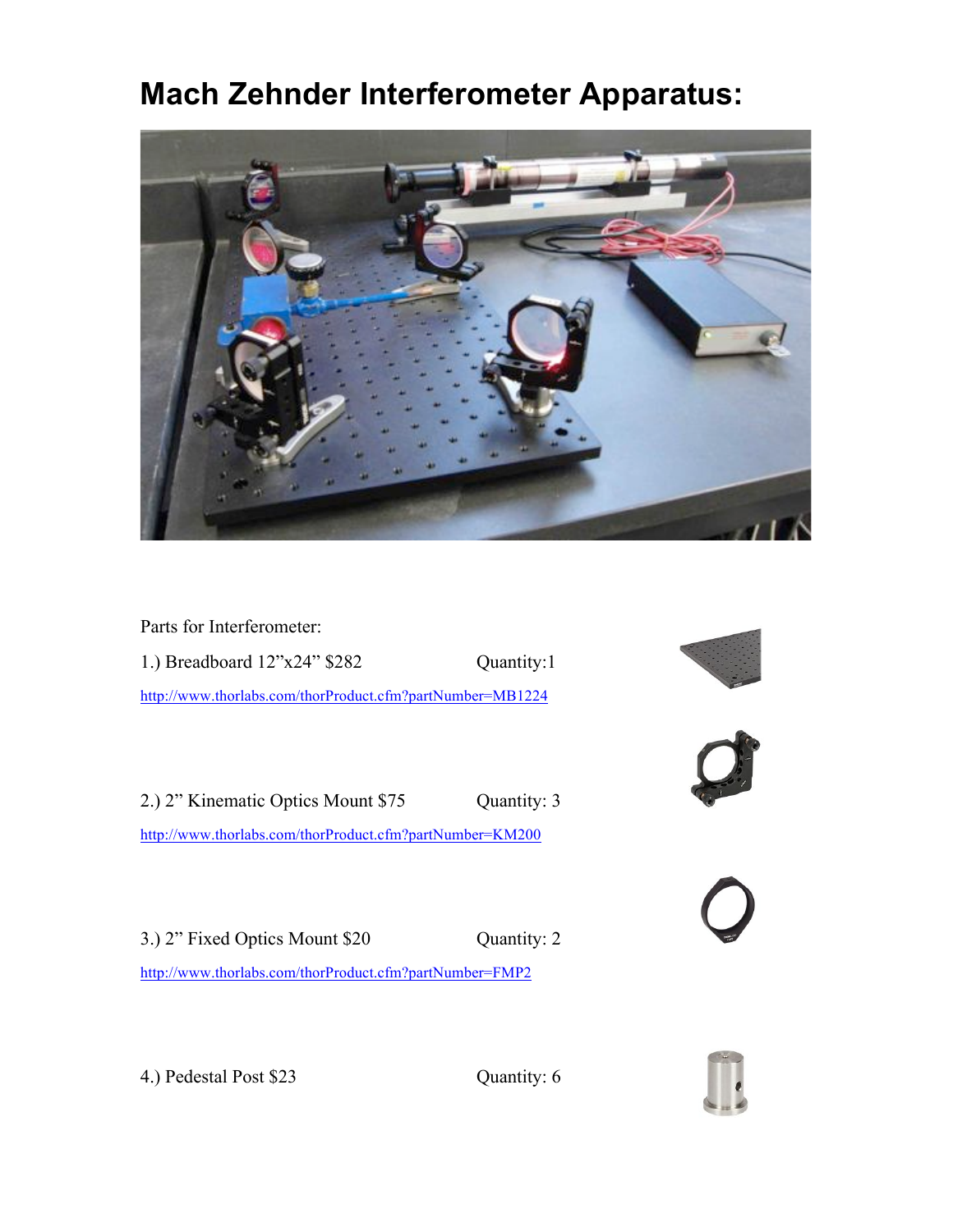5.) 50:50 Beam Splitter \$162 Quantity: 2 http://www.thorlabs.com/thorProduct.cfm?partNumber=BSW16 6.) 2" Mirror \$100 Quantity: 3 http://www.thorlabs.com/thorProduct.cfm?partNumber=PF20-03-P01 7.) 1" Mirror \$50 Quantity: 1 http://www.thorlabs.com/thorProduct.cfm?partNumber=PF10-03-P01 8.) Large V-clamp \$44 Quantity: 2 http://www.thorlabs.com/thorProduct.cfm?partNumber=VC3 9.) Hologram Film \$99 Quantity: 1 http://www.litiholo.com/hologram\_kits.htm 10.) Piezo Element \$1 Quantity: 1 http://www.allelectronics.com/make-a-store/item/PE-56/21MM-PIEZO-ELEMENT/1.html 11.) Laser (HeNe 5 mW) \$600 Quantity: 1

http://www.mi-lasers.com/index.php?main\_page=product\_info&cPath=17\_32&products\_id=51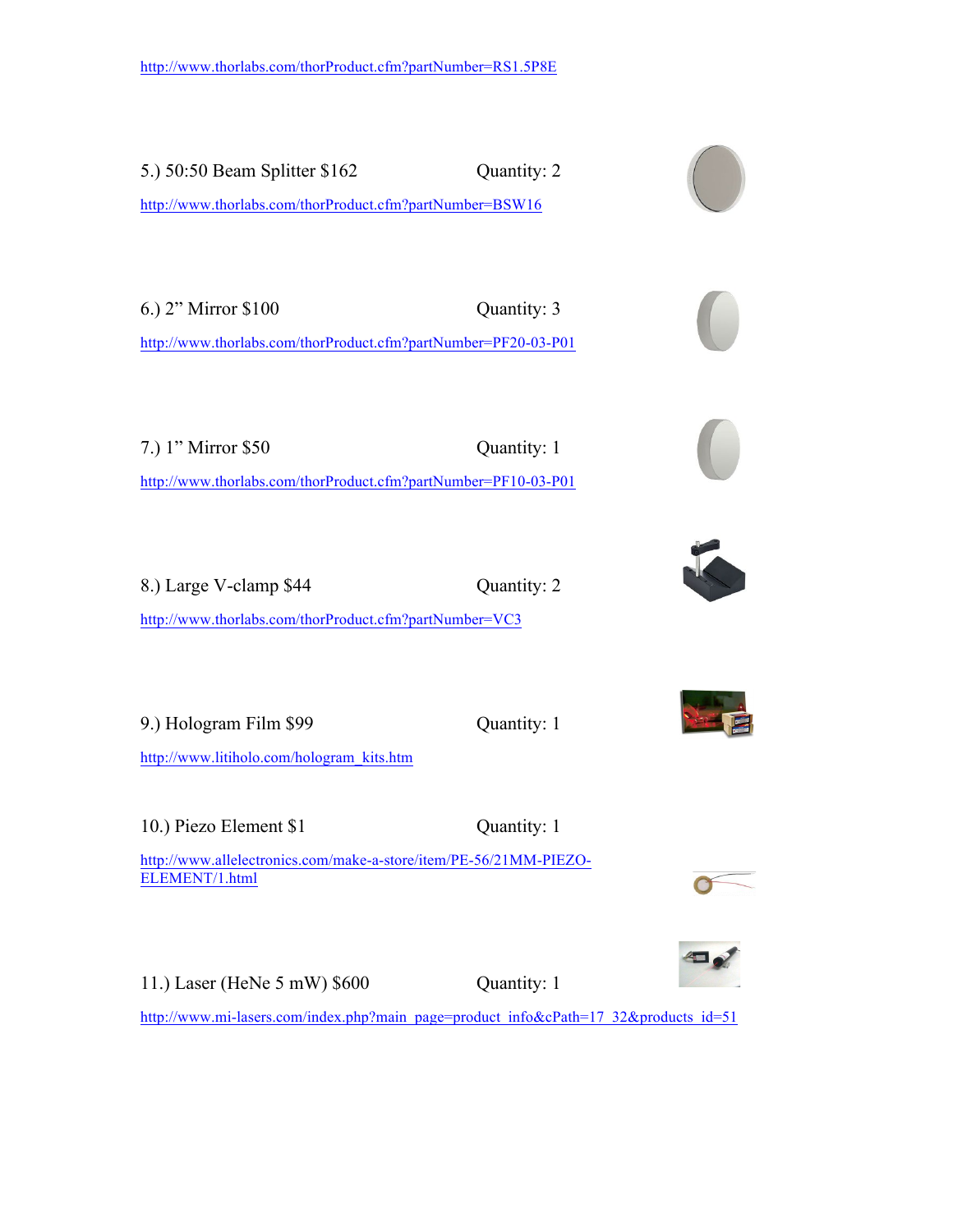# **Wave optics and interferometry**

*Note: The optical surfaces used in this experiment are delicate. Please do not touch any of the optic surfaces to avoid scratches and fingerprints. Please use the optics holders provided to prevent damage.*

## **Introduction**

For many purposes, you can consider light to propagate as rays, explaining phenomena such as shadows or imaging with a pin-hole camera. Even refraction of light at interfaces between transparent matter or vacuum can be understood in the framework of ray optics by introducing an index of refraction *n* and using Snell's laws of refraction. This explains lenses, prisms, or effects such as mirages. However, light is an electromagnetic wave. You can only neglect the wave nature of light and use a ray description if all sizes are much larger than the wavelength of light. And even this is only true if you have completely "incoherent" light, for example from the sun or from a light bulb. Things entirely change if sizes become small, or if you have pure light of a single color as it can be generated by a laser.

In today's lab we will explore both of these cases and explore the wave nature of light. We will also use light to carry out two precision measurements. We will measure the index of refraction of air, and the tiny displacement of a piezo actuator.



Lasers are used in many fields of research. In this "magneto-optical trap", for example, *atoms are laser-cooled to a few microkelvin above absolute zero temperature.*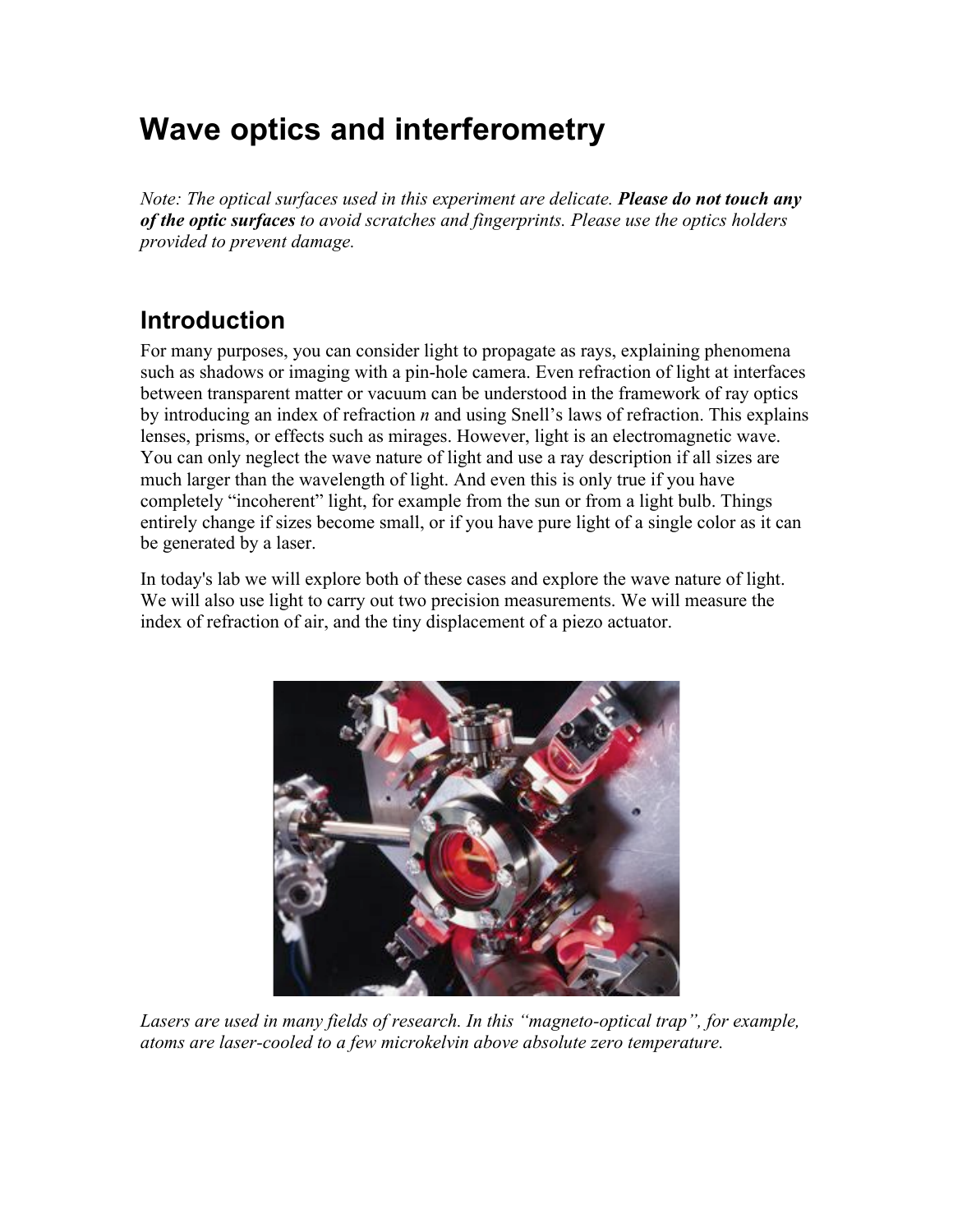### **Laser safety:**

Do not stare into the beam. The light is safe for skin exposure, but do not shine the laser beams directly into your eyes!

Relevant laser classification:

#### **Class 2M**

**LASER RADIATION DO NOT STARE INTO BEAM OR VIEW DIRECTLY WITH OPTICAL INSTRUMENTS CLASS 2M LASER PRODUCT**

A Class 2M laser is safe because of the blink reflex if not viewed through optical instruments. As with class 1M, this applies to laser beams with a large diameter or large divergence, for which the amount of light passing through the pupil cannot exceed the limits for class 2.

#### **Class 3R**

**LASER RADIATION AVOID DIRECT EYE EXPOSURE CLASS 3R LASER PRODUCT**

A Class 3R laser is considered safe if handled carefully, with restricted beam viewing. With a class 3R laser, the MPE can be exceeded, but with a low risk of injury. Visible continuous lasers in Class 3R are limited to 5 mW. For other wavelengths and for pulsed lasers, other limits apply.

Source: Wikipedia

## **Prelab Questions:**

#### **Reading:**

Read the entire lab. Also, revisit relevant chapters in Giancoli (Chapter 34 and 35).

Q1. The intensity of two interfering light waves of intensity  $I_0$  is  $I = 2 * I_0 \cos(\Delta \varphi/2)^2$ (see description in chapter "Interferometry" below). By how much do you have to shift the relative phase  $\Delta\varphi$  between the two waves such that you go from an interference maximum to the next interference minimum?

Q2. Revisit multi slit interference (see also homework and book). Go through the figure below and make sure you understand the condition given in the equation that defines the diffraction angle. By how much does the diffraction angle change if you reduce the slit separation d by a factor of 2? (use small angle approximation)

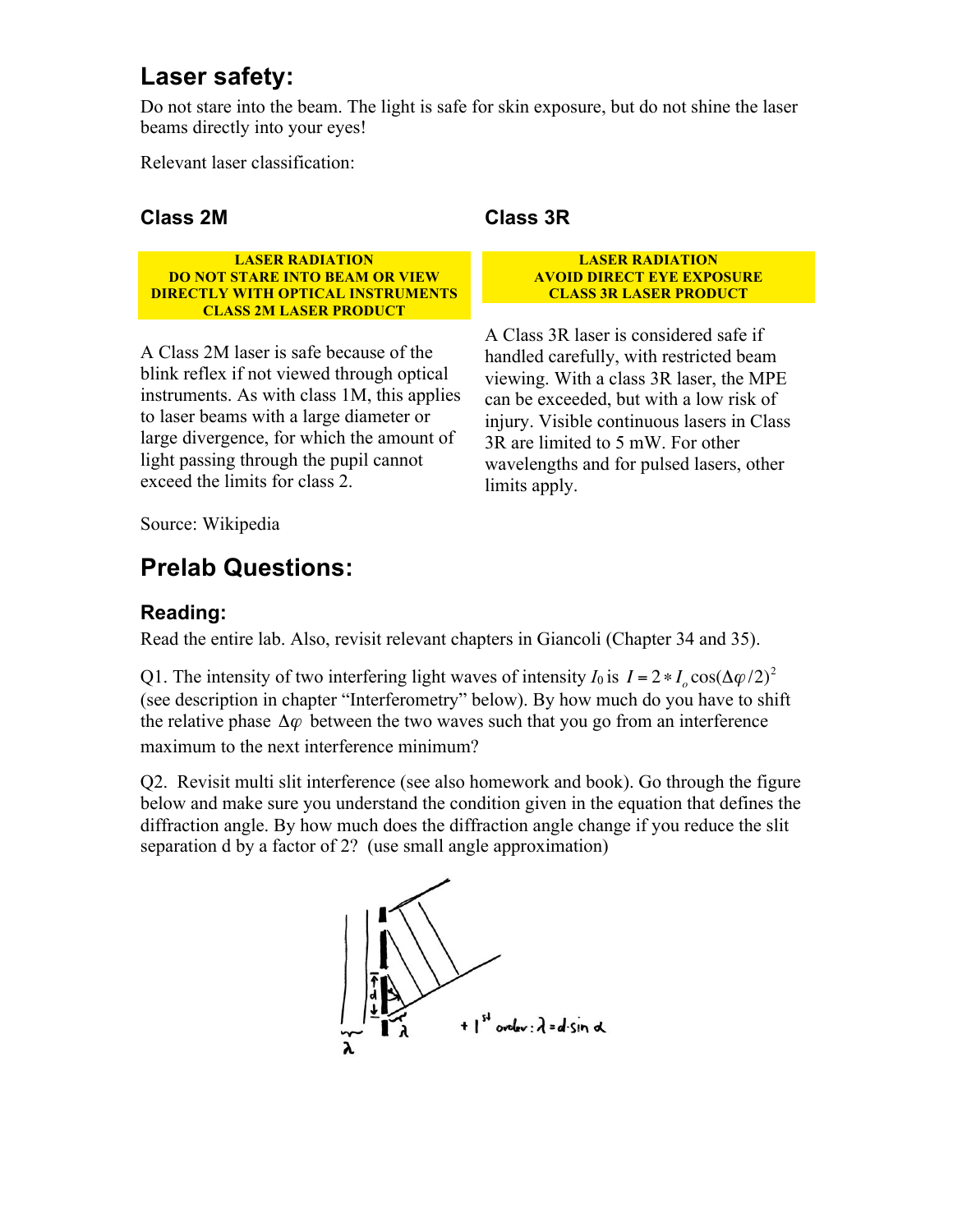### **Wave Optics**

#### **Laser**

The light source you will use in today's experiment is a helium-neon laser. How is a laser different from a usual light source like a light bulb or an LED? If you compare electromagnetic (EM) waves to sound waves, usual white light is just noise like you would hear it from a waterfall. In both cases you have many independent sources that create waves at random frequencies. Colored light is a bit less chaotic. For example, a blue LED emits light in a fairly narrow frequency range. However, it still consists of many independent sources and, in this analogy, could be compared to a hissing sound at a certain pitch.

How can you create light that is a pure sinusoidal EM wave, in analogy to a clean sound wave from a flute, an organ pipe, or a tuning fork? What you need is a single macroscopic oscillator that oscillates at a single frequency. For electromagnetic waves in the radio frequency range this is easy. You can just use an electronic circuit for that, similar to what we discussed in the ignition coil lab. Light oscillations, however, are much too fast for electronic circuits (400 Teraherz). However, a laser does the job.



*Figure: Working principle of a laser. A pure electromagnetic standing wave is created in a "laser resonator" formed by two laser mirrors. The laser medium is "pumped" externally to feed energy into the resonator and constantly increase the electromagnetic wave. One of the laser mirrors is slightly transparent. The wave that leaks out is the desired laser beam, consisting of a pure sinusoidal wave of plane wave fronts.* 

A laser consists of a resonator or optical cavity that is formed by two parallel mirrors. The light bounces back and forth between the mirrors, and a standing wave is formed (see figure) – just like with sound waves in an organ pipe. By choosing the distance between the mirrors and doing some other frequency filtering you can make sure that only one specific electromagnetic wave resonates in the resonator. Between the mirrors there is also a laser medium, for example a gas of atoms. You constantly pump energy into the atoms, for example by an electric discharge. The atoms can then emit light in a stimulated fashion. This leads to a constant buildup of the single standing light wave between the mirrors. One of the laser mirrors is slightly transparent. Through this mirror a little bit of your standing wave can leak out of the laser cavity. This is your clean laser light that consists of a plane wave and oscillates at a single frequency.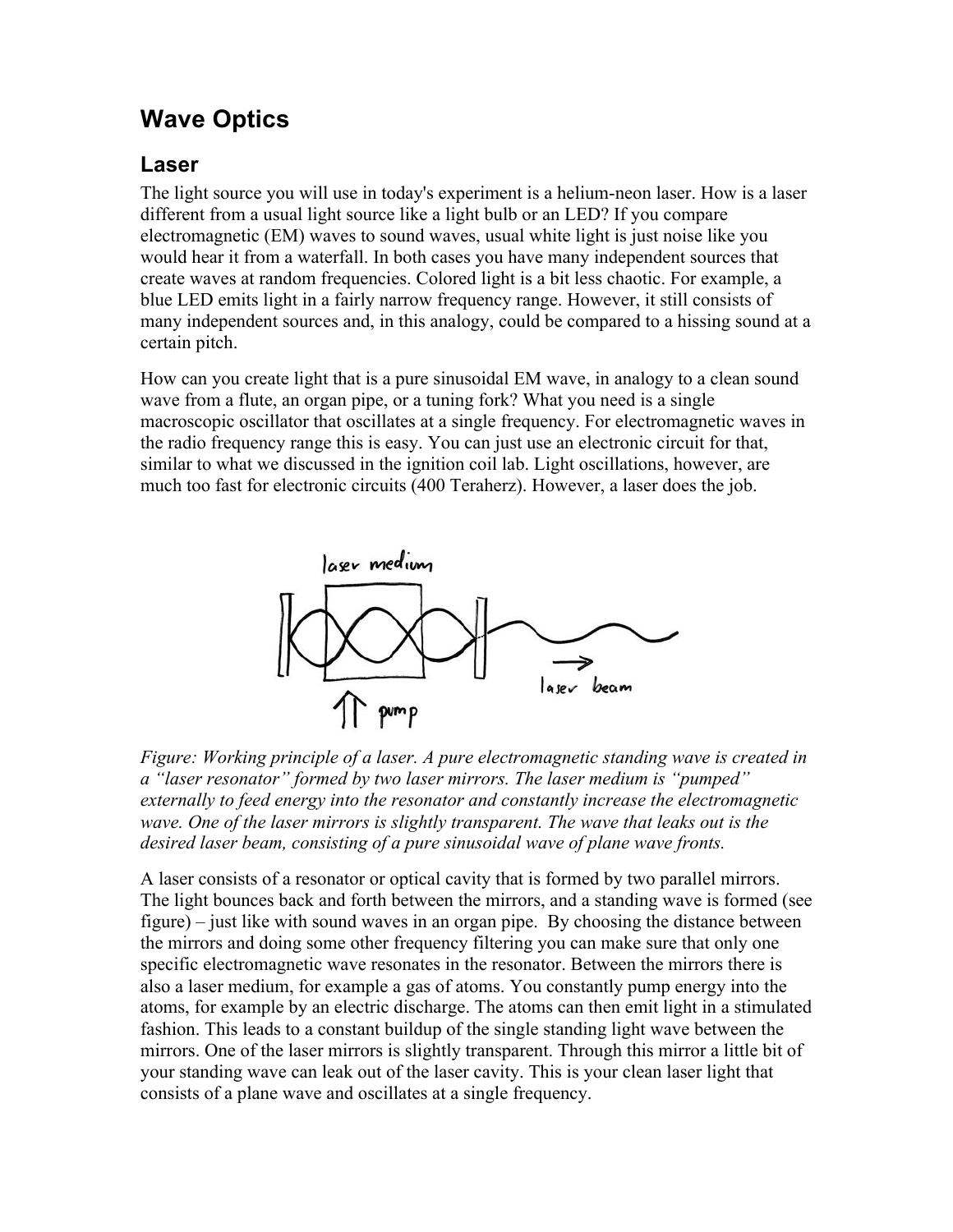Lasers you see nowadays are often solid-state lasers in which the gas is replaced by solid laser material. Red laser pointers, for example, are diode lasers, which essentially consist of an LED with two mirrors around it. Green laser pointers are much more complicated. They first create infrared light that is then converted into different infrared light and finally frequency doubled (second harmonic generation) in a crystal. The light of both red and green laser pointers is unfortunately not pure enough for the experiment we do today. Therefore, we use helium neon gas lasers which produce a very pure light wave.



*Figure: Telescope to expand laser beam to up to 25mm diameter. The lines denote parallel and spherical wave fronts, i.e. positions of constant phase.*

The light exiting a laser is a plane wave typically about a millimeter in diameter. For our experiment we want a larger diameter plane wave. Hence, we use a telescope in front of the laser (see figure). The telescope consists of two lenses. The first one focuses the 1mm collimated beam to a small focal spot. The second lens is placed such that it collimates the light again. Our beam expander has an aperture added and can create beams with diameter between 1mm and 25 mm.

#### **Diffraction**

When light wave hits an object on which the structure size approaches the wavelength of light, diffraction pattern become noticeable.

If light hits a series of slits in a mask, you get a diffraction pattern with a series of diffraction orders (see figure). To remind you about multiple slit diffraction, study the following pictures: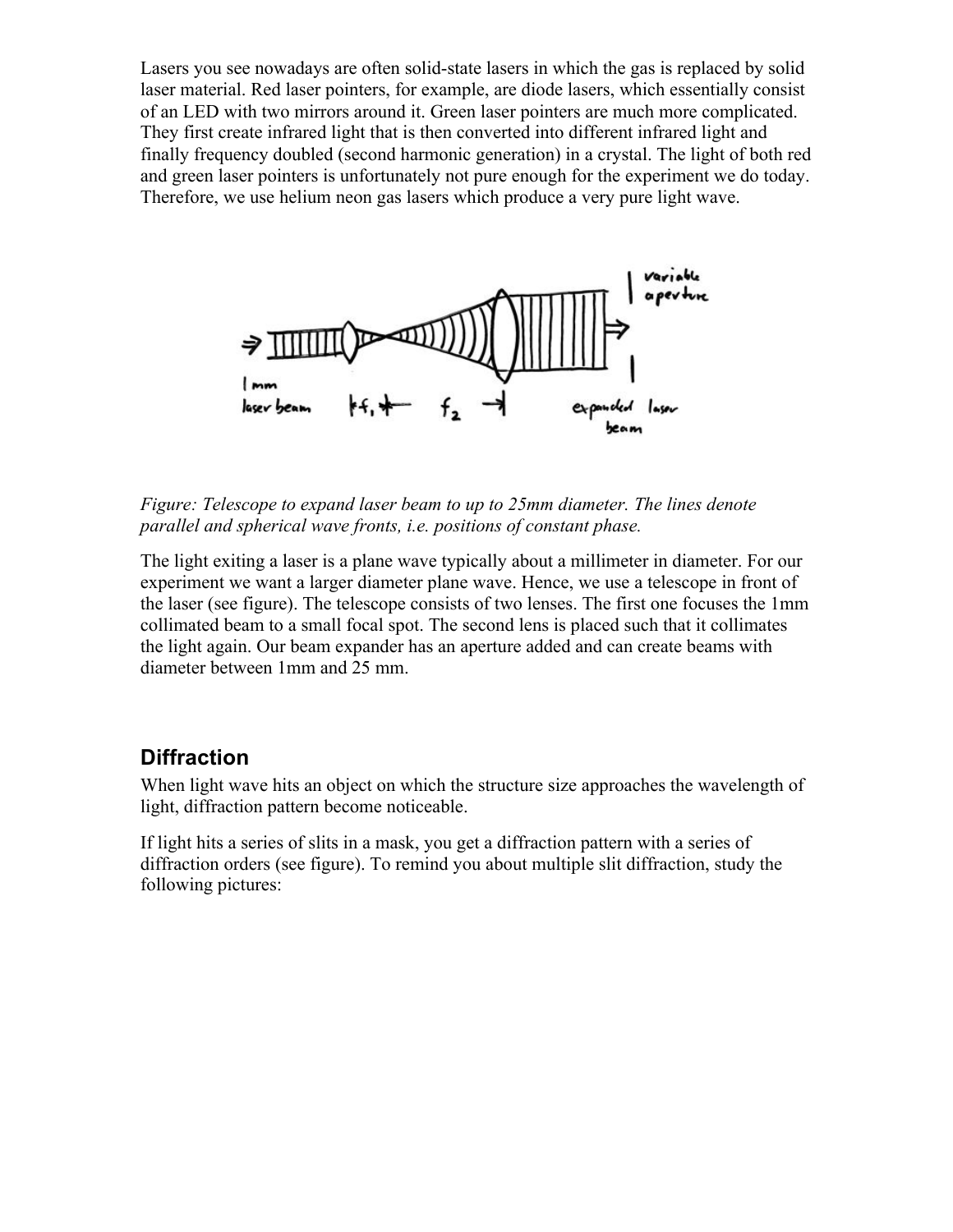

Figure: (a) Series of diffraction orders  $(+/- 1<sup>st</sup>$  order, 0<sup>th</sup> order, higher orders not shown). (b) The diffraction orders appear at the angle  $\alpha$  under which the path length difference of light coming from neighboring slits (spaced by d) is a multiple of the wavelength of light λ. (right).

You can get an intuitive picture for the diffraction by using Huygens principle: All slits emit a spherical wave. These waves interfere. In certain directions, the circular wave fronts add up constructively and form new parallel wave fronts, corresponding to the various diffraction orders. You can see this in the following picture:



*Figure: The Huygens principle shows you intuitively how the different diffraction orders arise. The lines denote wave fronts, i.e. positions of constant phase.*

Lets first have a look at a piece of fabric. The fabric acts as a "diffraction grating", a periodic array of holes through which light travels. The holes are the small open areas between the threads of the woven fabric. Each hole emits approximately a spherical wave, and all of these waves interfere on the screen and give rise of the interference pattern you observe.

- **1.** Switch on the laser. *Keep the laser on during the entire lab, otherwise it might not restart for a while once it is warm, just like a video projector.* Close the aperture to create a beam with small diameter (approx. 1mm). Shine the laser onto a screen, about 2m away from the laser. Hold the piece of fabric into the laser beam, close to the laser source. **What do you observe on the screen? Sketch the pattern. Discuss with your lab mates and TF what that pattern is, and briefly explain in your lab notes.**
- **2. Hold the fabric in front of your eye and look at a bright LED light source at a distance. What do you see? Discuss with your lab mates and TF.**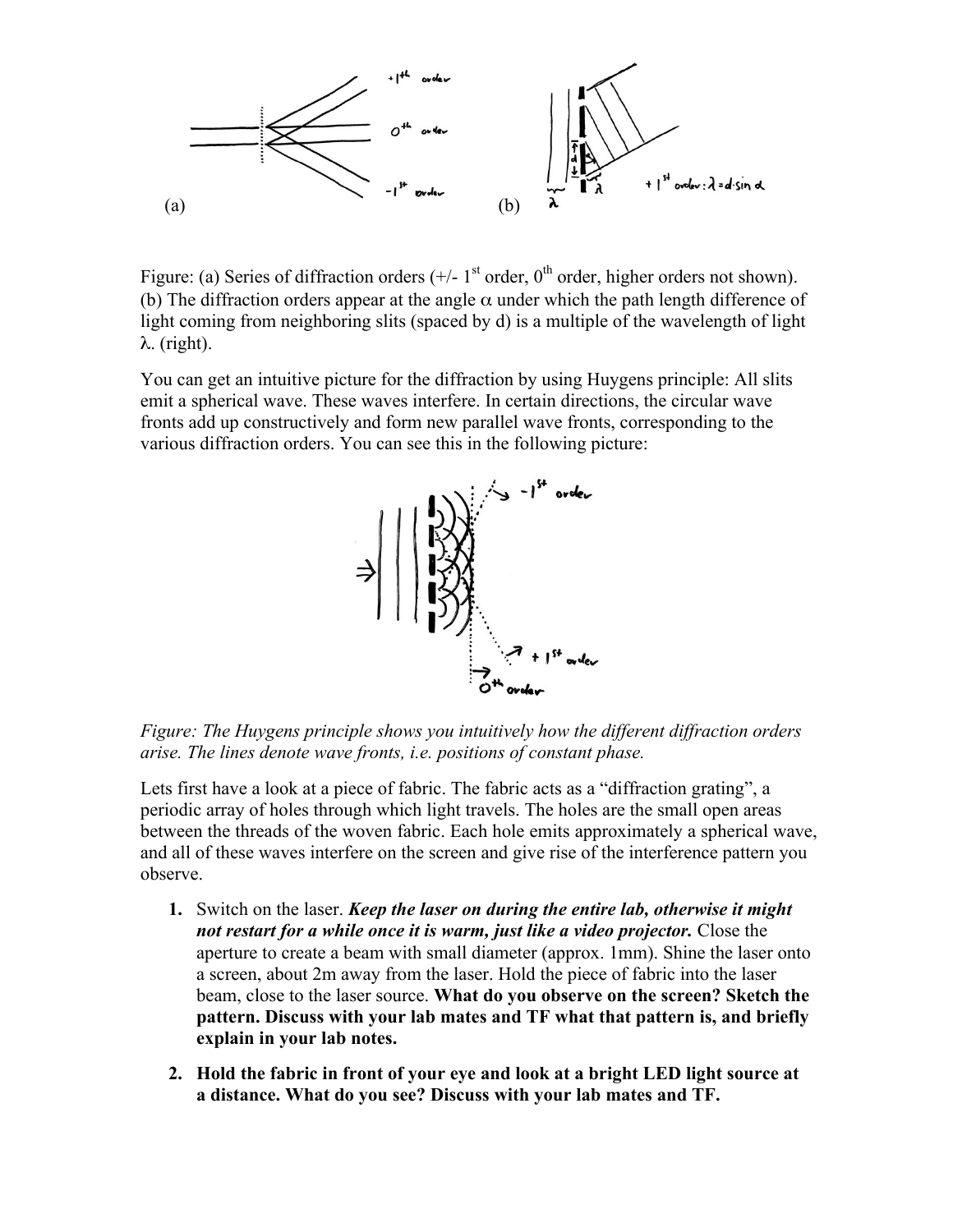Note that the pattern on the screen is not a shadow image, it is an interference pattern – that is why the spacing on the screen behaves counter intuitively if you were to reduce the thread spacing (see prelab question).

### **Measuring the wavelength of light**

We can now use a diffraction grating to measure the wavelength of our laser. Note that this is the same principle on which the the grating spectrometer in lab 1 operated.

**3.** Use the diffraction grating in the slide frame and hold it into the laser beam. This mask has smaller slit spacings *(208 lines per mm ).* **Make all required measurements to determine the wavelength of your laser light. Estimate the error by estimating how well you were able to measure the distances. Check with your TF.**

## **Interferometry**

### **Interference**

If two waves come together that have the same phase, they add up. This is called *constructive interference*. If they have opposite phase, they cancel each other out. This is called *destructive interference*.



*Figure: (a) Two waves in phase add up – constructive interference. (b) Two waves with opposite phase cancel – destructive interference.*

This fundamental wave phenomena occurs for all types of waves, e.g. sound waves, waves in water, seismic waves, quantum mechanical matter waves, and of course electromagnetic waves. We already saw diffraction of light, which is based on wave interference. How can we study interference in a system that is a bit more straight forward?

One of the conceptually simplest ways to observe interference is to combine two plane waves, i.e. waves that have plane wave fronts and therefore travel straight in space. If such a plane wave hits a screen perpendicularly, the phase is constant across the screen, and the electromagnetic wave at the screen is just

$$
E_1(t) = E_0 \cos(\omega t)
$$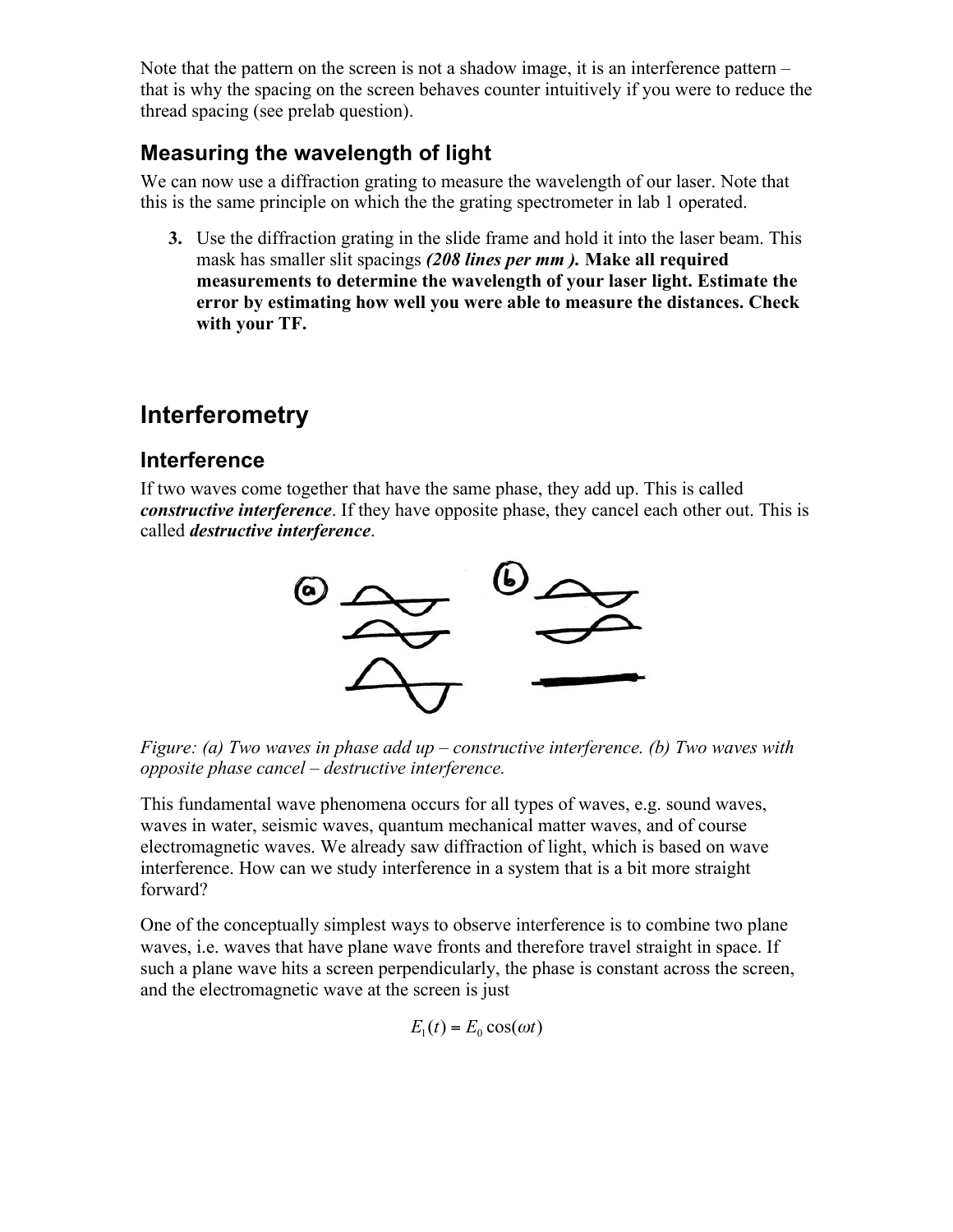where  $E_0$  is the overall wave amplitude, *t* is time, and  $\omega$  is the angular frequency. If you add a second wave, this wave can have a relative phase  $\Delta \varphi$  with respect to the first wave, called **phase difference**. The amplitude of the second wave is

$$
E_2(t) = E_0 \cos(\omega t + \Delta \varphi)
$$

The two waves add up, and so the total electric field amplitude on the screen is

$$
E(t) = E_1(t) + E_2(t) = E_0(\cos(\omega t) + \cos(\omega t + \Delta \varphi))
$$

It is easy to see that if two identical waves interfere ( $\Delta \varphi = 0$ ), they add up at all times *t*, and the amplitude doubles. If they are completely out of phase ( $\Delta \varphi = 180^\circ$ ) they cancel to zero.

The intensity is the absolute square of the amplitude, averaged over one oscillation cycle. It can be calculated by using trigonometric formulas, or by using complex notation and complex exponential functions. The result is:

The function looks like this:



*Figure: Intensity versus phase difference of interfering waves*

In order to observe this interference function, we just have to overlap two plane waves and look at the intensity on the screen. It only depends on the relative phase  $\Box$ . This is what we will do in the next experiment.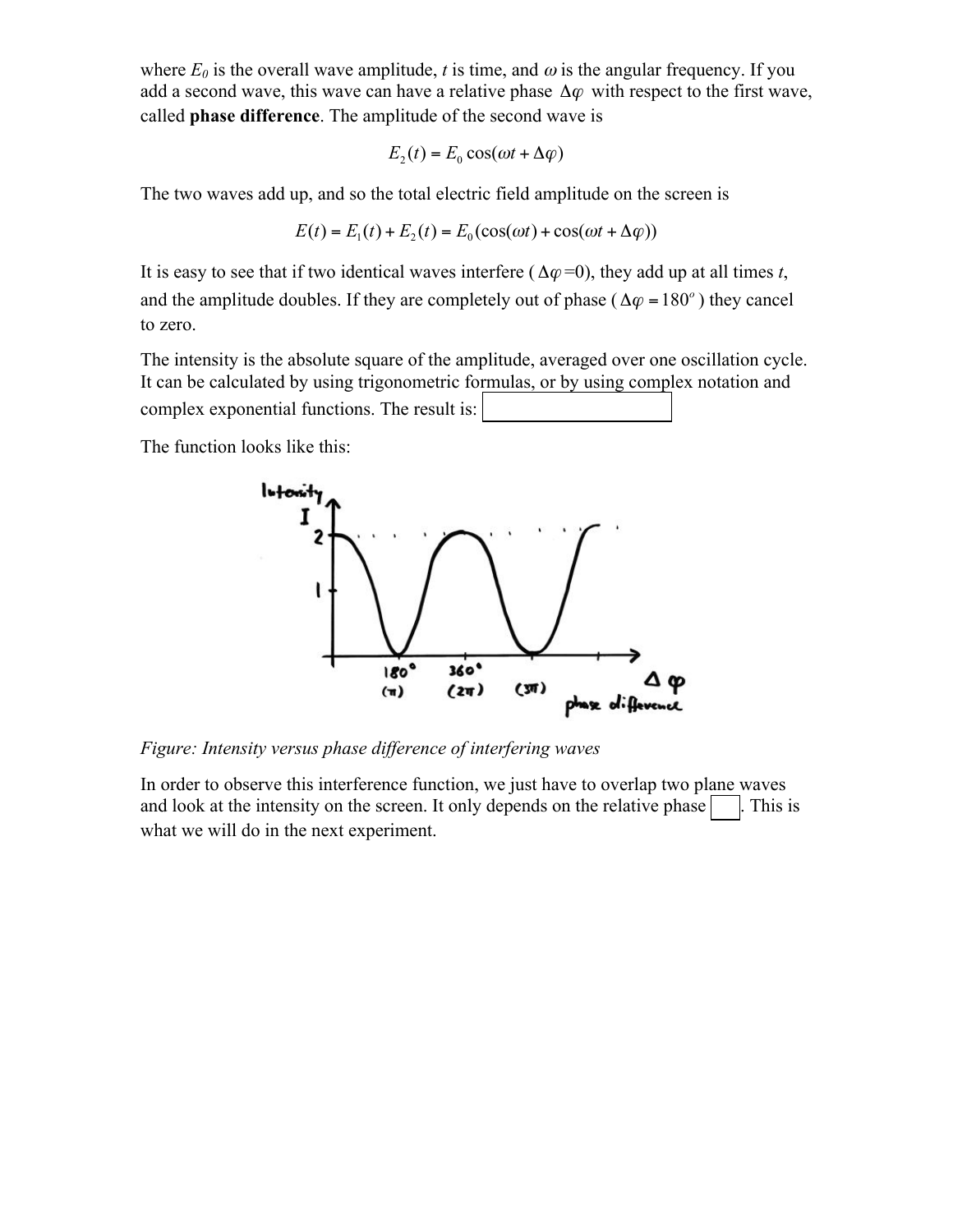### **Material and basic setup**

In this lab we use modern optical lab equipment as it is used in optics research labs in many fields of research (see picture below).



*Figure: Optical components in a lab for ultracold quantum gases (Greiner lab). The components steer and manipulate laser beams.*

#### **Mirror**

The mirror reflects light, in our case a plane wave. Our mirrors are so called dielectric mirrors – they reflect a certain wavelength range of light and transmit others. The coating is not metal like on bathroom mirrors. Also, the coating is on the front surface.

• *Important: All the optical elements are sensitive. They can scratch since the coating is on the front surface, and touching them leaves residue on the mirror that degrades your plane wave upon reflection. Take care to not touch the optical surfaces, and to not tip over mirrors and beam splitters as they might chip or scratch.* 

Two of the mirrors (M1 and M2) are mounted into adjustable mirror mounts. By turning the two adjustment screws you can precisely tilt the mirror and steer the plane wave.

**4. Inspect the mirrors. What color of light gets reflected? What color of light leaks through? Have a look how the adjustment works. Note that the adjustment screws have a certain range – always start mid range.** 

The optical elements can be mounted precisely to the threaded aluminum plate. This plate is called "optical breadboard".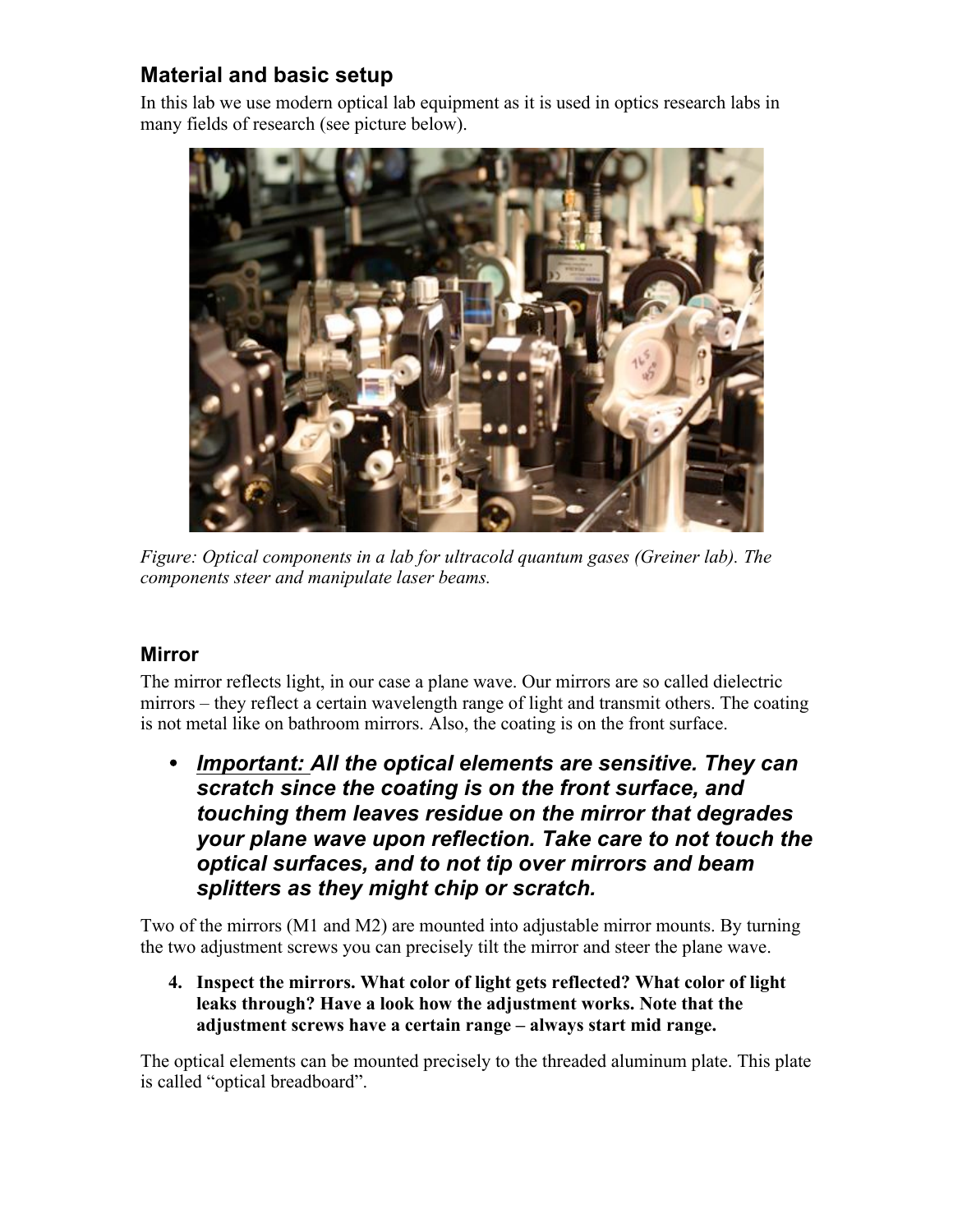- **5. Set up M1 such that it steers the plane wave along the front side of your breadboard. You can fasten the mirror post with a clamp that is screwed to the breadboard.** 
	- **Use the adjustment screws on M1 to have the beam travel parallel to the hole pattern, and without change in height.**
	- **Make sure the adjustment screws are not beyond their travel range.**
	- **It might help to open and close the iris on the telescope to change beam size. Use a screen to confirm the beam position, and that the beam is not clipped with open iris. Show it to your TF.**



*Figure: Align beam by adjusting mirror mount M1*

#### **Beam splitter**

The next optical element we use is a beam splitter. The beam splitter is also a dielectric coated glass plate, but the coating is designed such that 50% of the light is reflected, and 50% of the light is transmitted.

#### • *Reminder: Do not touch the optical surfaces of mirrors and beam splitters. Handle with care.*

**6.** Place the beam splitter BS1 into the beam path and steer the beams as shown in the figure below. Make sure the beam path is roughly aligned with the hole pattern. The splitter splits the plane wave into two identical plane waves  $E_1$  and  $E_2$ . **Confirm position of the beams and splitting ratio by visually inspecting the beam on a screen. Make sure neither of the beams is clipped when the aperture is open.**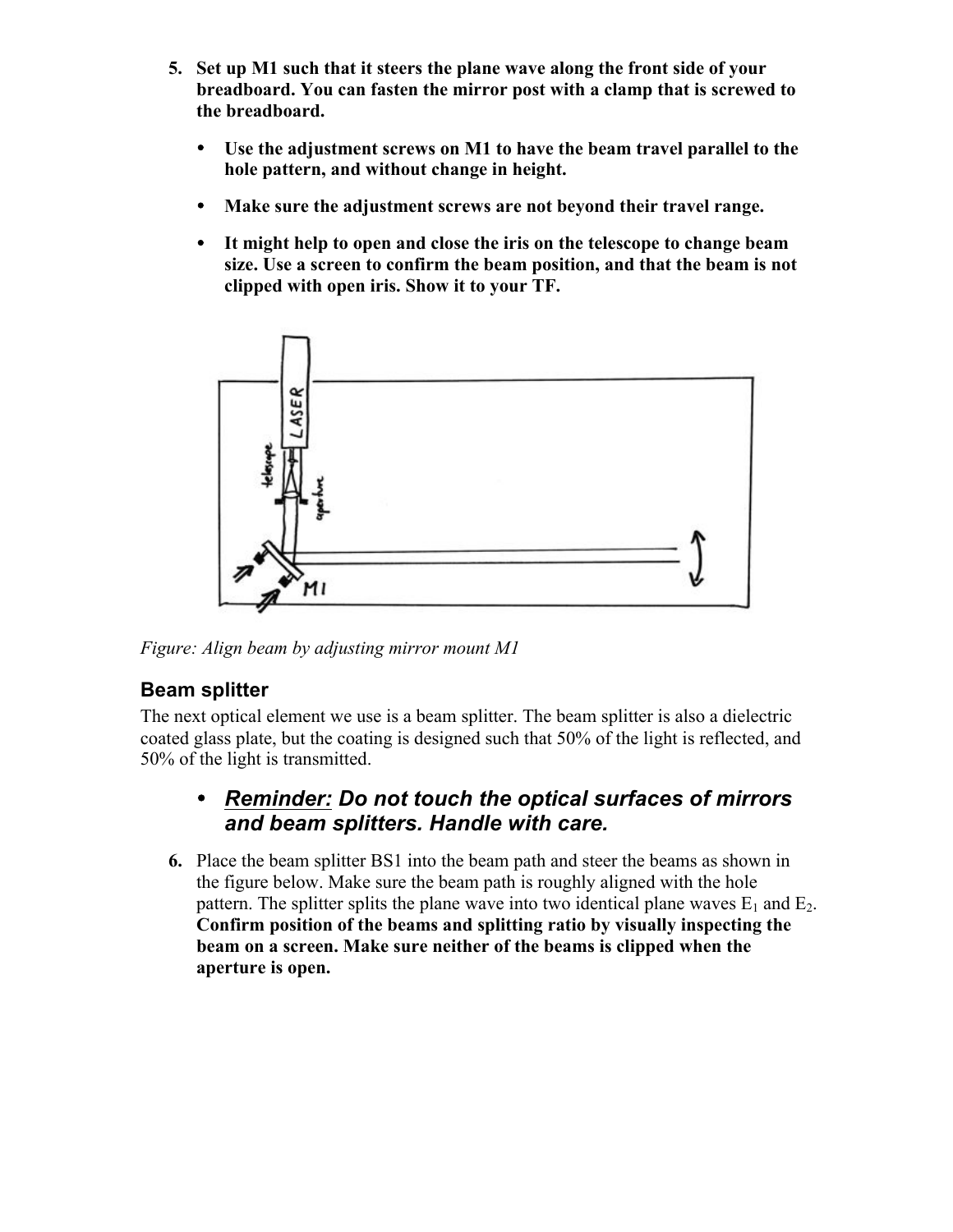

*Figure: The beam splitter BS1 splits the plane wave into two separately traveling beams.*

#### **Mach Zehnder interferometer**

Now we know all optical elements that we need to build a Mach-Zehnder interferometer. The idea is to first split up our plane wave into two as you just did, but to then recombine them to let them interfere. To recombine the two waves we use a second beam splitter. Depending on the relative phase of the two waves they either add up or cancel out.

#### **7. Let's put the interferometer together:**

- Place a second mirror (M3) into the beam path as shown below. Make sure the beam is aligned well and does not clip with open aperture
- Place a second beam splitter BS2 into the beam path as shown. Make sure the beam is aligned well and the reflected beam does not clip with open aperture. The transmitted beam will be clipped some, that is ok.



*Figure: A second mirror M3 and a second beam splitter BS2 is added.*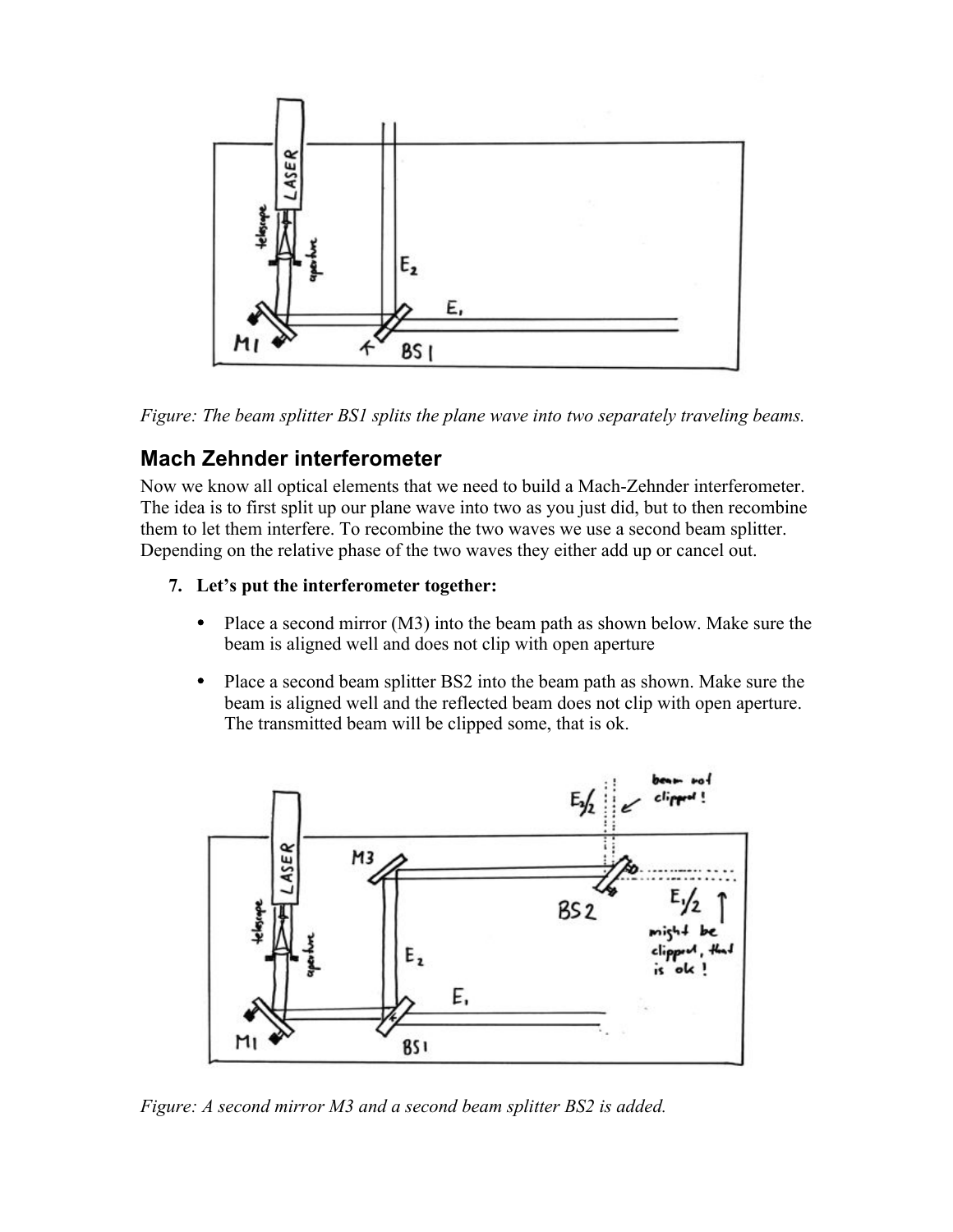- Now, add the third mirror (M2). Make sure the beam is reflected at about right angle.
- In order for the beams / plane waves to interfere, there have to be precisely aligned onto each other. The position has to be identical, and the direction of the beams has to be identical.
- To overlap the position of the beams, first close the aperture of the laser to make a small beam. Then, place a screen directly behind BS2 (see figure). Use the adjustment screws at M2 to overlap the beams directly behind BS2.



*Figure: With adding mirror M2 the interferometer is complete. M2 is turned to adjust the beam overlap behind BS2 (screen).*

- Now, use the set screws on BS2 to align the direction of the beams parallel. For this, place a screen far away to observe the direction of the beams (see fig. below).
- Iterate the last two steps until the overlap is good at both screen positions. Have a TF help you if you have any difficulties.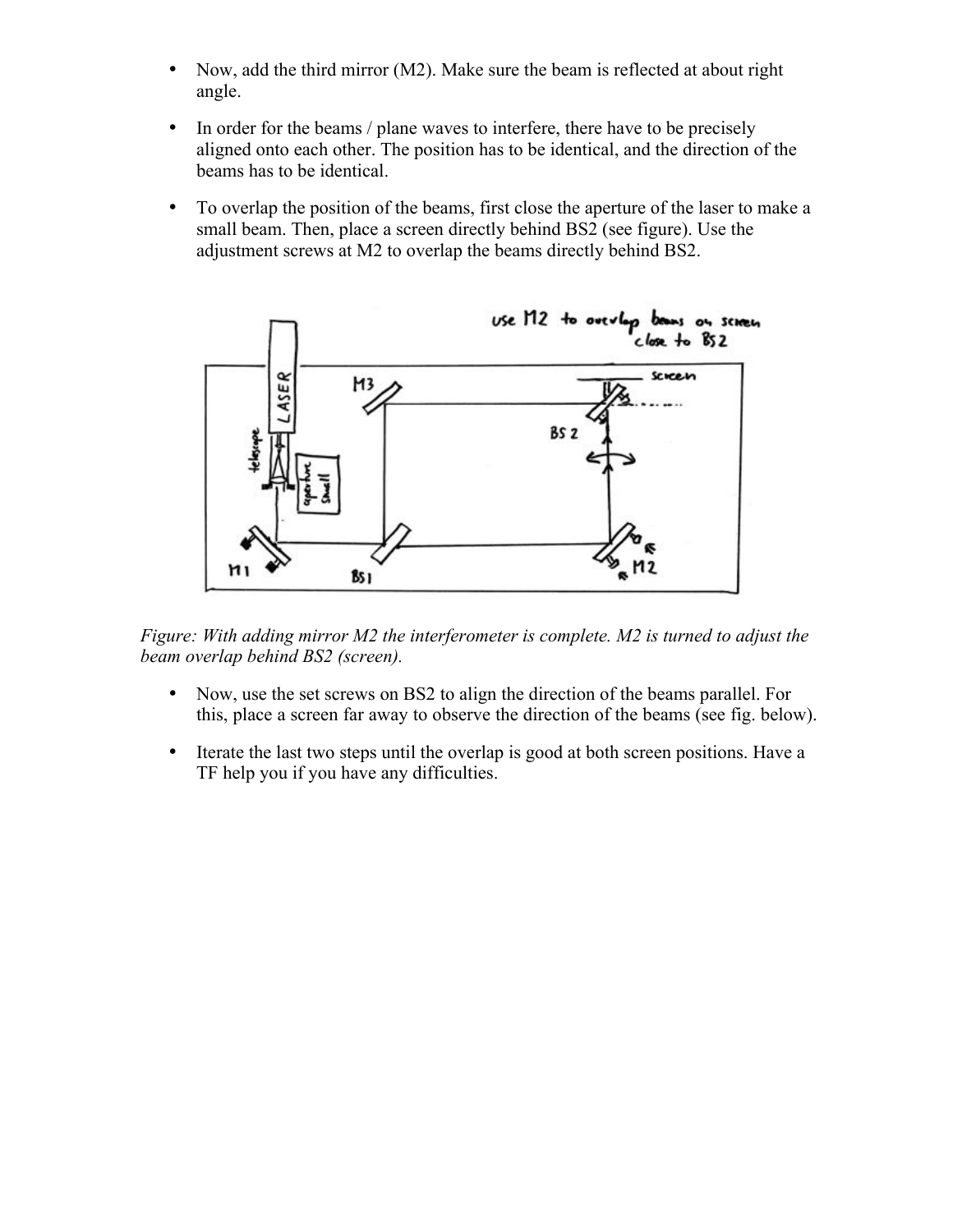

*Figure: Use BS2 to co align the direction of the beams.*

- The interferometer should be roughly aligned now. Open the aperture, and see whether you can see any interference pattern on the screen. This should be a stripe pattern, of many fine or a few broad stripes. If not, slightly turn the screws on M2 back and forth, or repeat the previous alignment.
- If you see stripes, then the beams interfere, however they are not completely copropagating. If two beams interfere under an angle, they form a striped interference pattern.



*Figure: If two waves overlap under an angle alpha, they create an interference pattern that can be captured on a screen. The interference pattern is a series of stripes with distance d. The connection between the angle, wavelength and fringe spacing is the same as for the diffraction grating we discussed earlier:*  $d * sin \alpha = \lambda$ *; the derivation is analog.*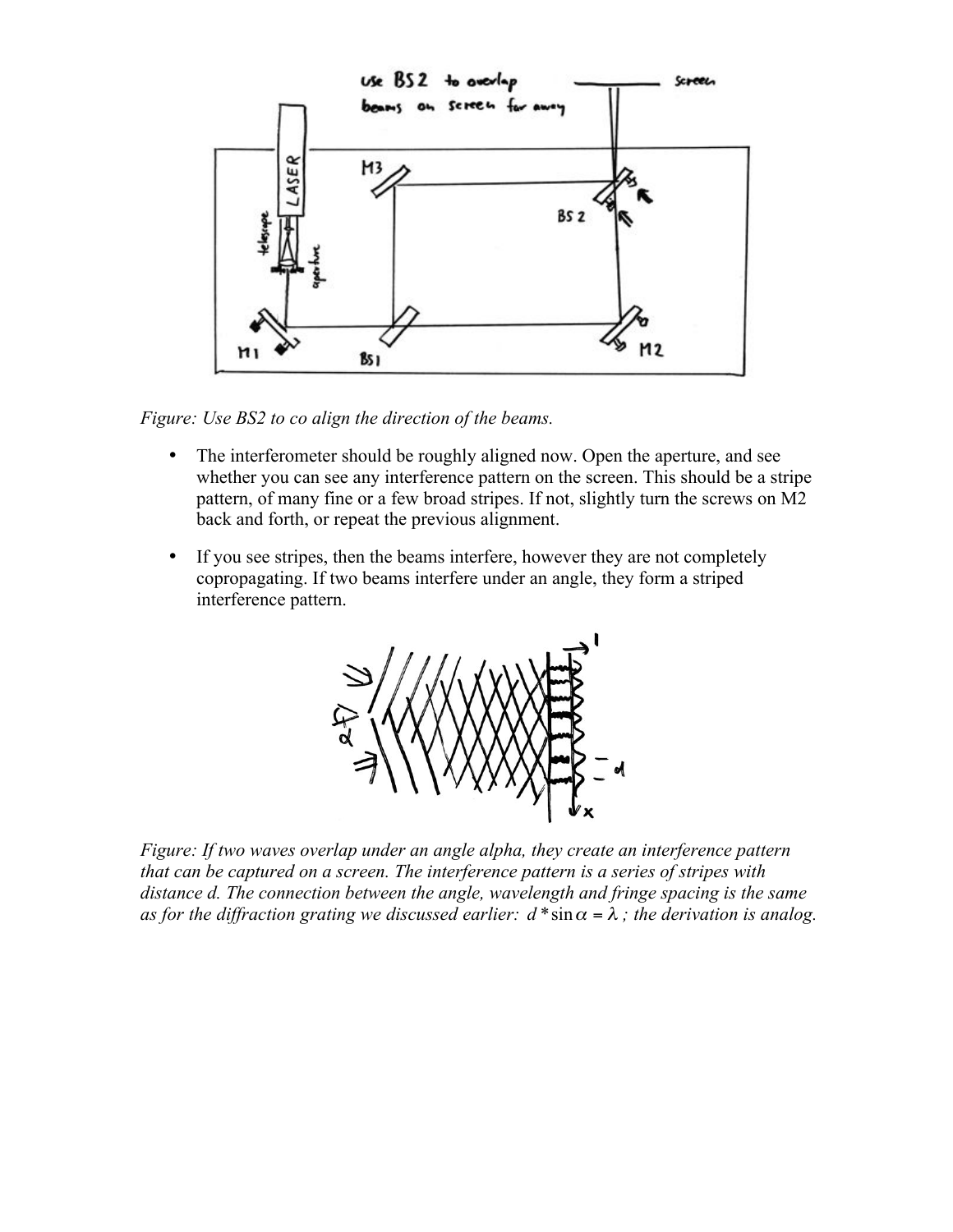

*Figure: Striped interference pattern: For a larger angle, the stripe pattern is very small. As the angle between the beams is reduced, the stripe pattern becomes larger. For parallel beams, the pattern disappears.*



*Figure: The complete interferometer setup. The interference pattern of the two interfering beams is visible on the screen.*

- Set the adjustment screws of M2 such that you see 5 interference stripes over the 25mm aperture. **You already calculated the relative angle alpha between the beams in the prelab, but for a given wavelength of 550 nm. What is the relative angle alpha between the beams at the wavelength you calculated for the actual laser you are using?**
- Set the adjustment screws such that the fringes nearly disappear, or to a few fringes. Explore what happens as you touch the breadboard, mirror holders etc.

The interference pattern moves as you move mirrors or deform the breadboard. This is because you change the relative phase of the two waves E1 and E2 as you change their optical path length before they are recombined. The phase difference depends on the difference in path length as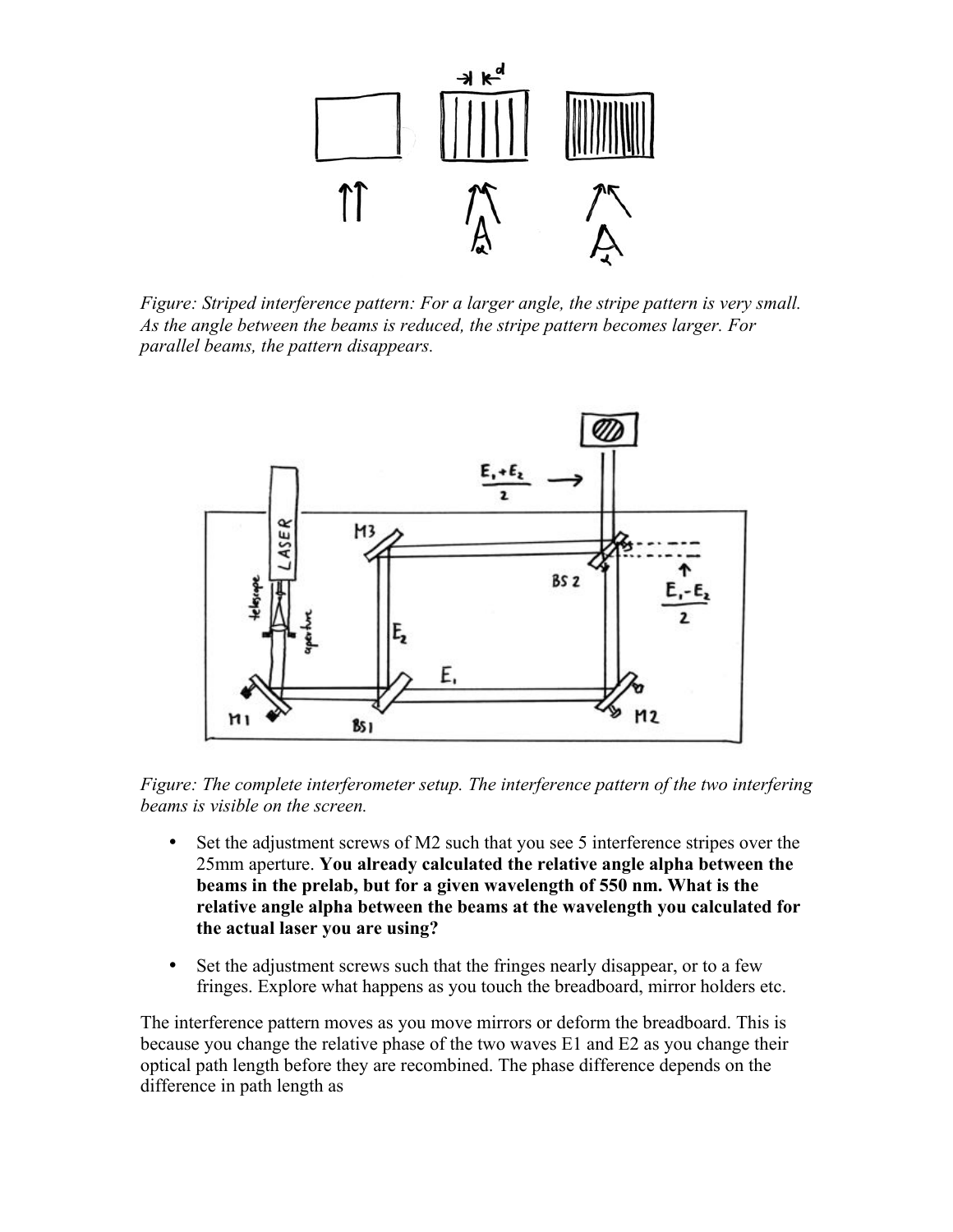$$
\Delta \varphi = 2\pi \frac{\Delta l}{\lambda}
$$

In other words, if the path length difference equals the wavelength in the medium, the fringes get shifted by one period. Or, if the beams are parallel and you have no fringes, you cycle once between constructive and destructive interference.

**8.** Paradox: Where does the light go if beams cancel each other? Align the interferometer so that the beams are parallel (fringes nearly disappear). Close the aperture so that the beam is only a few mm large. If you now touch the breadboard, the beam oscillates between bright and dark due to constructive and destructive interference. Where does the light go? It should be conserved (energy conservation) unless it is absorbed somewhere. **Explain (and discuss with TF).**

#### **Precision measurement: Index of refraction of air**

The speed *c* with which light travels in matter is smaller then the speed of light in vacuum  $c_0$ . This means that the wavelength  $\lambda$  is smaller then the wavelength in vacuum  $λ_0$ :

$$
\lambda = \frac{\lambda_0}{n}
$$

where *n* is the index of refraction. So  $n=1$  for vacuum,  $n=1.5$  for glass. The index of refraction of air is very close to the index of refraction of vacuum, but slightly larger. You can see this by looking at the shimmering air on a hot roof or hot street in the summer, which is based on refraction and therefore requires modulation in the index of refraction. We can measure the index of refraction of air by placing a gas cell into one arm of the interferometer. When we evacuate the cell, the light wavelength inside the cell becomes slightly larger then in air. This will change the effective optical path length and shift our fringes. **The cell has an effective length of 61 mm**.

**9.** Put the gas cell into one of the beam paths and tweak the interferometer such that you can see a few stripes. Now, evacuate the gas cell and close it with a hose clamp. Slowly open the hose clamp until the fringes start to move as air starts to flow in. Count by how many fringes the pattern moves until the cell is back at ambient air pressure. What is the index of refraction of air? (Hint: How many wavelengths fit into the cell under vacuum? How many more fit in (as you measured) if the cell is filled with air?)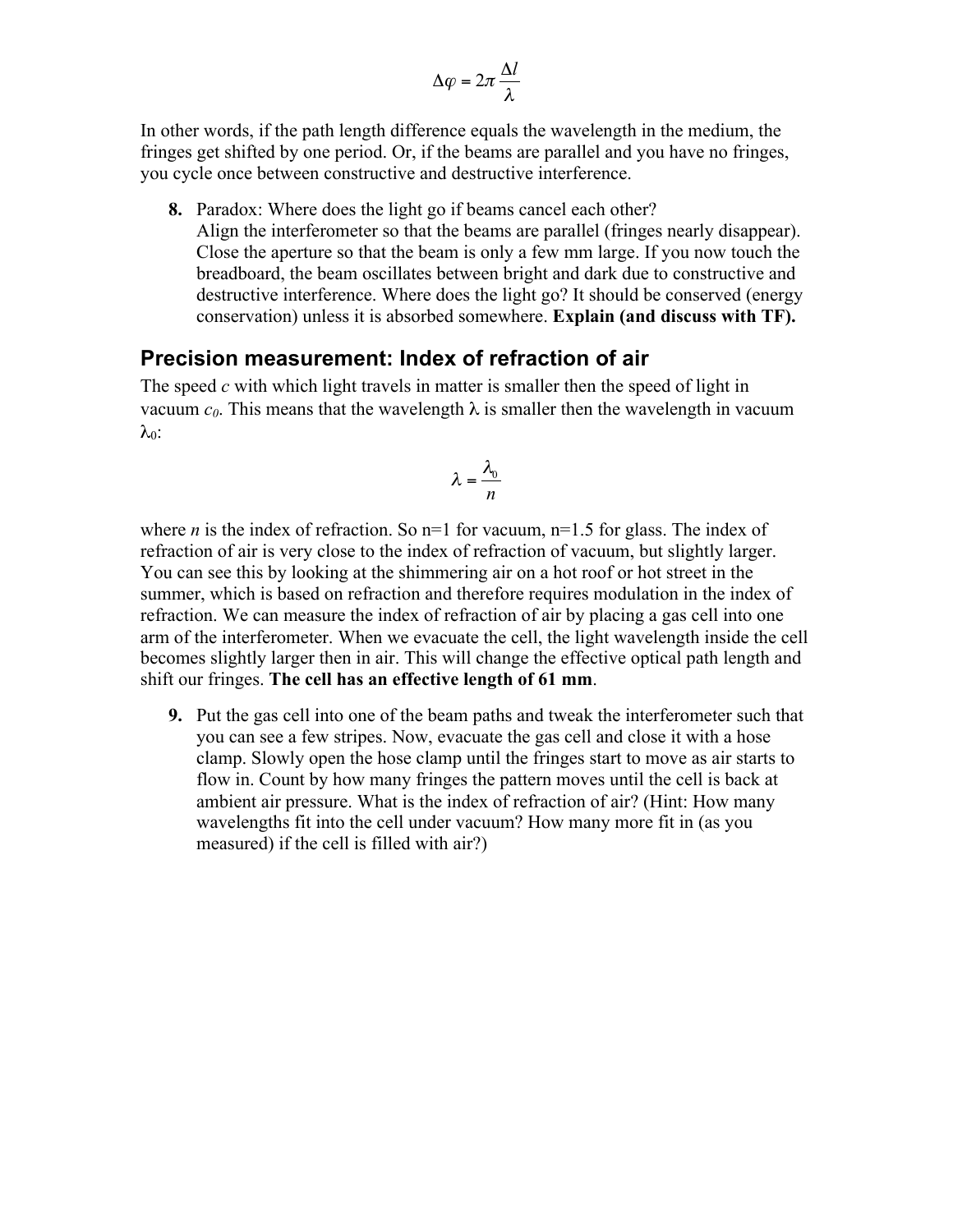

*Figure: Gas cell in one interferometer arm to measure the index of refraction of air.*

### **Interferometric imaging**

An interferometer can be used to image an object that does not absorb light, but merely changes the phase of a light wave by modulating the index of refraction. (This is similar to phase contrast imaging that you might have heard of in the context of biological imaging).

**10.** Take the gas cell back out and put a candle flame into the beam instead.

- Play with the beam alignment until you can nicely see a phase relief of the object. **Why is the index of refraction in the flame different (possibly two reasons)? By how many fringes is the center of the flame shifted.**
- **Block the other beam, what happens?** Open the beam again.
- Instead of the candle, image the gas nozzle of a lighter. Look at the shadow image – can you see the gas?
- Hold a piece of transparent material (overhead projector slide etc.) into one of the beams. Can you explain the chaotic interference pattern you observe? … This should explain why the optical components in this lab are quite pricy … .

#### **Piezo effect**

Replace the mirror M3 by the smaller mirror that is mounted onto a piezo actuator. By applying a voltage to the piezo crystal, it deforms and moves the mirror.

**11. Vary the voltage and count the fringes. How much does the optical path length change per volt?**